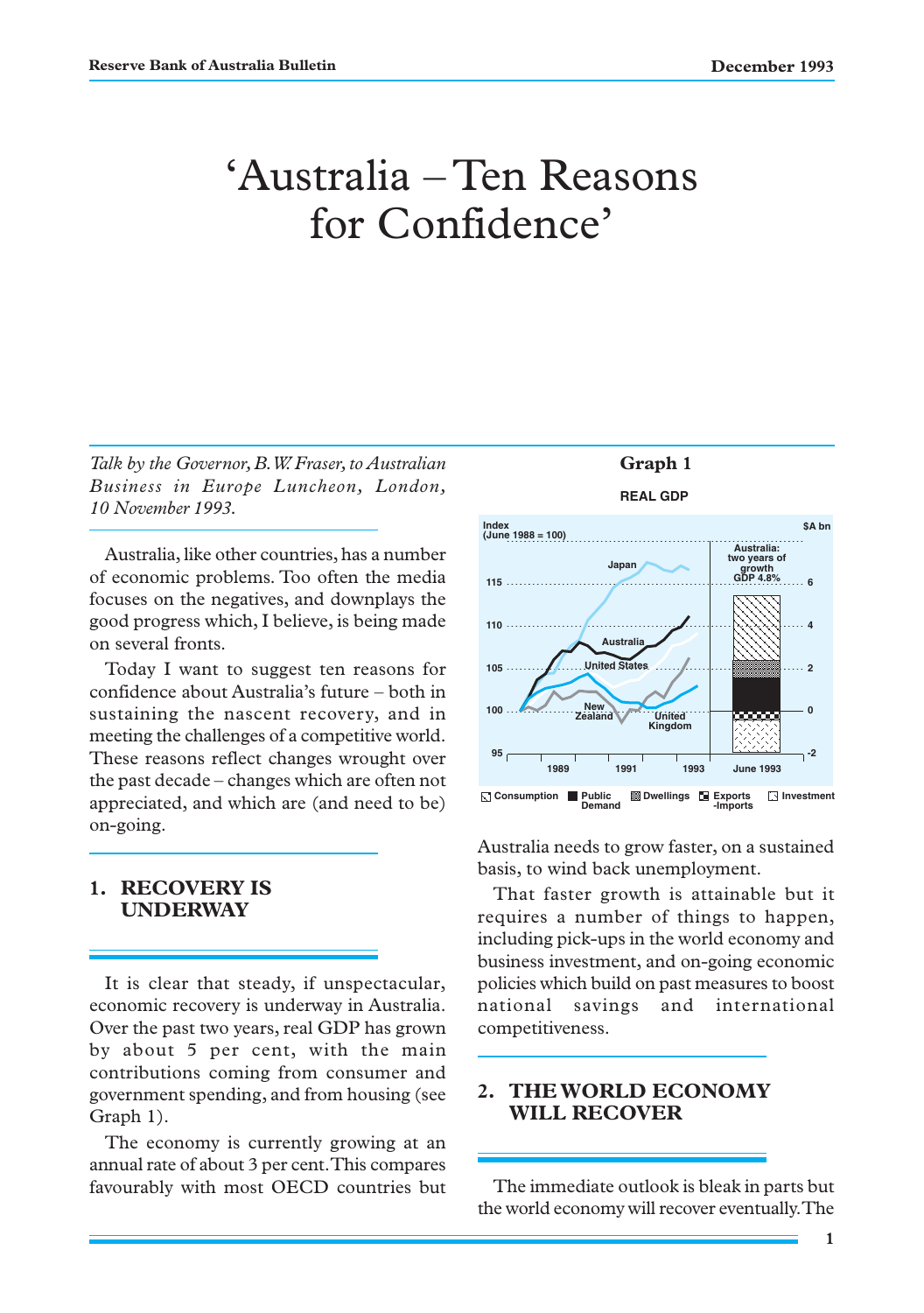United States is exhibiting a stronger tone but Germany and Japan are six to twelve months away from showing any significant growth. As a group, the industrial countries are forecast to grow by a little over 2 per cent in 1994; this suggests a very modest improvement compared with the past three years when growth averaged 1 per cent.

As the developed countries pick up, commodity prices can be expected to recover also, notwithstanding the current over-supply of certain commodities. This connection between growth in industrial countries and commodity prices is well understood – it is one of the main mechanisms through which events in the industrial world have an impact on Australia.

What is less well understood is the connection between Australia and the newly industrialising countries of Asia. These countries now account for almost 35 per cent of Australia's exports, compared with little more than 10 per cent 20 years ago (see Graph 2). Over the same period, the share of total exports represented by European countries has declined from 20 per cent to 12 per cent. (The share of foreign investment in Australia attributable to European countries has also declined sharply – from around 40 per cent in 1980 to around 25 per cent at present.)

The strong performances of many Asian economies have lifted the growth rate in

**0 5 10 15 20 25 30 35 0 5 10 15 20 25** . . . . . . . . . . . . . 30 . . . . . . . . . . . . . . . 35 **% % 1972/73 1982/83 1992/93** US EC Japan Asia **Excl.Japan Other Per cent of the total value of merchandise exports 40 40**

### **EXPORTS SHARES BY COUNTRY** Graph 2 Graph 3

Australia's major trading partners a good percentage point above that for the OECD group of countries over recent years. Although some slowing in China appears inevitable in the near term, the extra impetus to Australia's exports from sustained, rapid growth in this region should continue.

#### **3. THE SCENE IS SET FOR A RECOVERY IN BUSINESS INVESTMENT**

The prospects for that other necessary ingredient for faster growth – business investment – are also improving. Reflecting the cash flow benefits of lower interest rates and cost cutting programs, company profits are now comparable with the levels reached prior to the strong surge in investment in the second half of the 1980s.

To date, the improved cash flows and increased equity raisings have been directed mainly towards restructuring balance sheets and reducing corporate gearing. This process now appears to have largely run its course and, with more businesses operating profitably and confidence gradually returning, the focus is switching to plans to increase spending on plant and equipment (see Graph 3).

Credit to the business sector has not grown during the past  $2^{1/2}$  years but the banks



**EXPECTED INVESTMENT BY BUSINESSES Plant and equipment; current prices**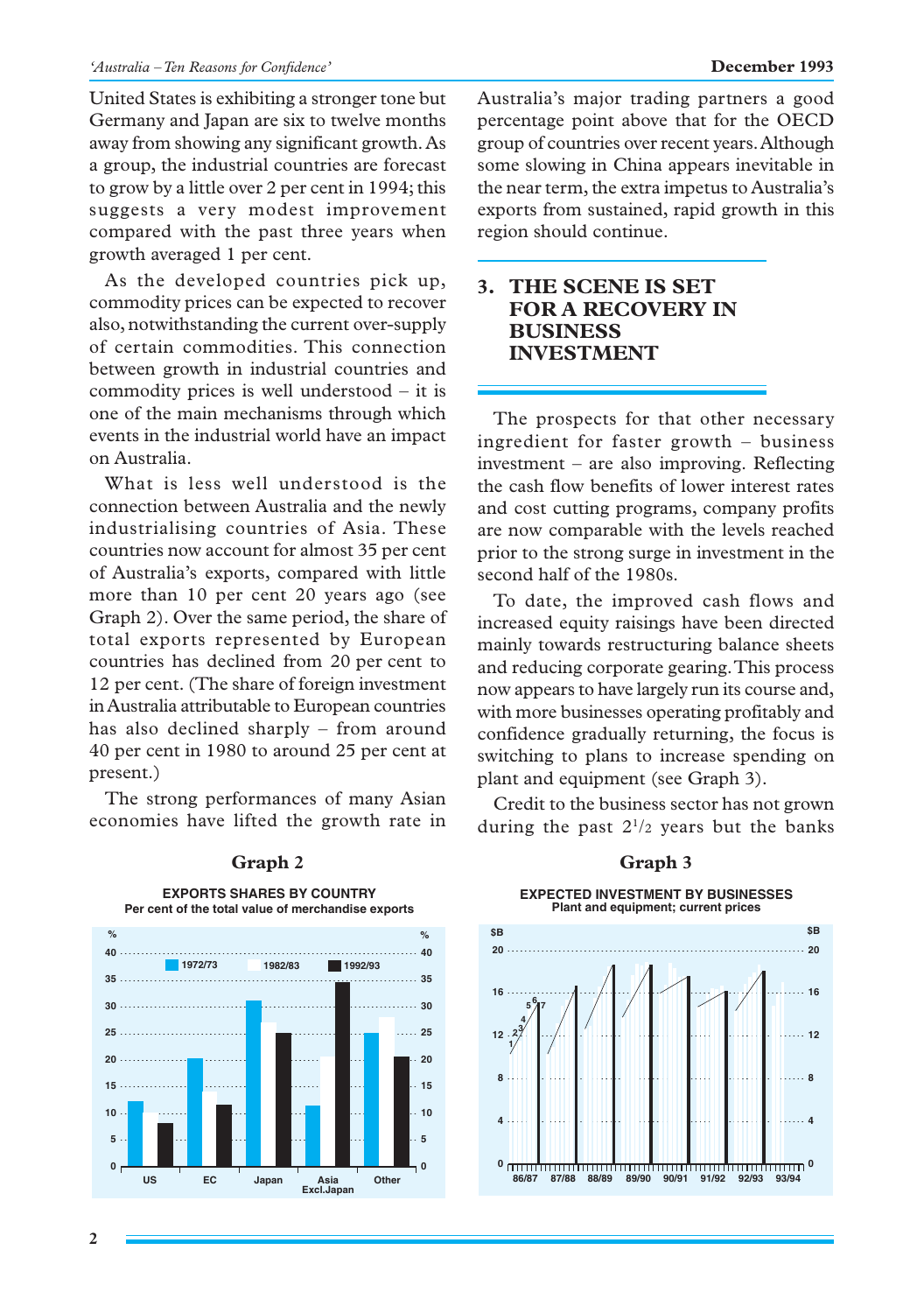generally are now better placed to respond to demands for credit when they emerge. Their profitability has been improved by cost cutting measures and by a steady decline in non-performing loans and new provisions for bad loans. Their capital positions are strong, with the average capital ratio for all banks approaching 11 per cent at the end of June, well above the 8 per cent minimum (see Graph 4).

Confidence is quite important for business investors. They need to be confident that increased output can be sold. They need to be confident also that economic policy will remain broadly on track.

Uncertainties of the kind raised recently over aspects of the budget, Mabo and new industrial relations legislation will arise from time to time. These do affect adversely perceptions about Australia.

As much as businesses might like to put them to one side, and get on with the main game, that is difficult when real or perceived changes in the rules of the game are involved. Such concerns, however, are likely to be assuaged to the extent that policy 'fundamentals' are on the right track – and expected to stay there. Fortunately, the 'fundamentals' generally are on track, which augurs well for the future.

#### **4. INFLATION IS UNDER CONTROL AND WILL REMAIN SO**

Chief among these is our lower rate of inflation. Australia is into its third year of 'underlying' inflation of around 2 per cent – the best performance since the early 1960s, and one of the best in the world (see Graph 5).

The 'headline' or published rate is expected to rise a little over coming quarters as increases in government taxes and charges show up, along with the impact of the depreciation of the \$A on prices of imported goods. But, provided these effects are contained, and second-round increases in prices and wages are avoided, the 'underlying' rate of inflation can be held around 2 to 3 per cent.

Our confidence on this issue reflects several factors:

- the 'authorities' (meaning the Government and the central bank) are determined to hang on to low inflation;
- our greater integration into the world economy, particularly Asia, together with on-going reductions in tariffs, will exert powerful international competitive pressure on domestic prices and wages; and
- largely reflecting these pressures, attitudes are changing with, for example, greater

**CONSUMER PRICES**



#### Graph 4 Graph 5



**\* Austria, Germany, Japan, Netherlands and Switzerland.**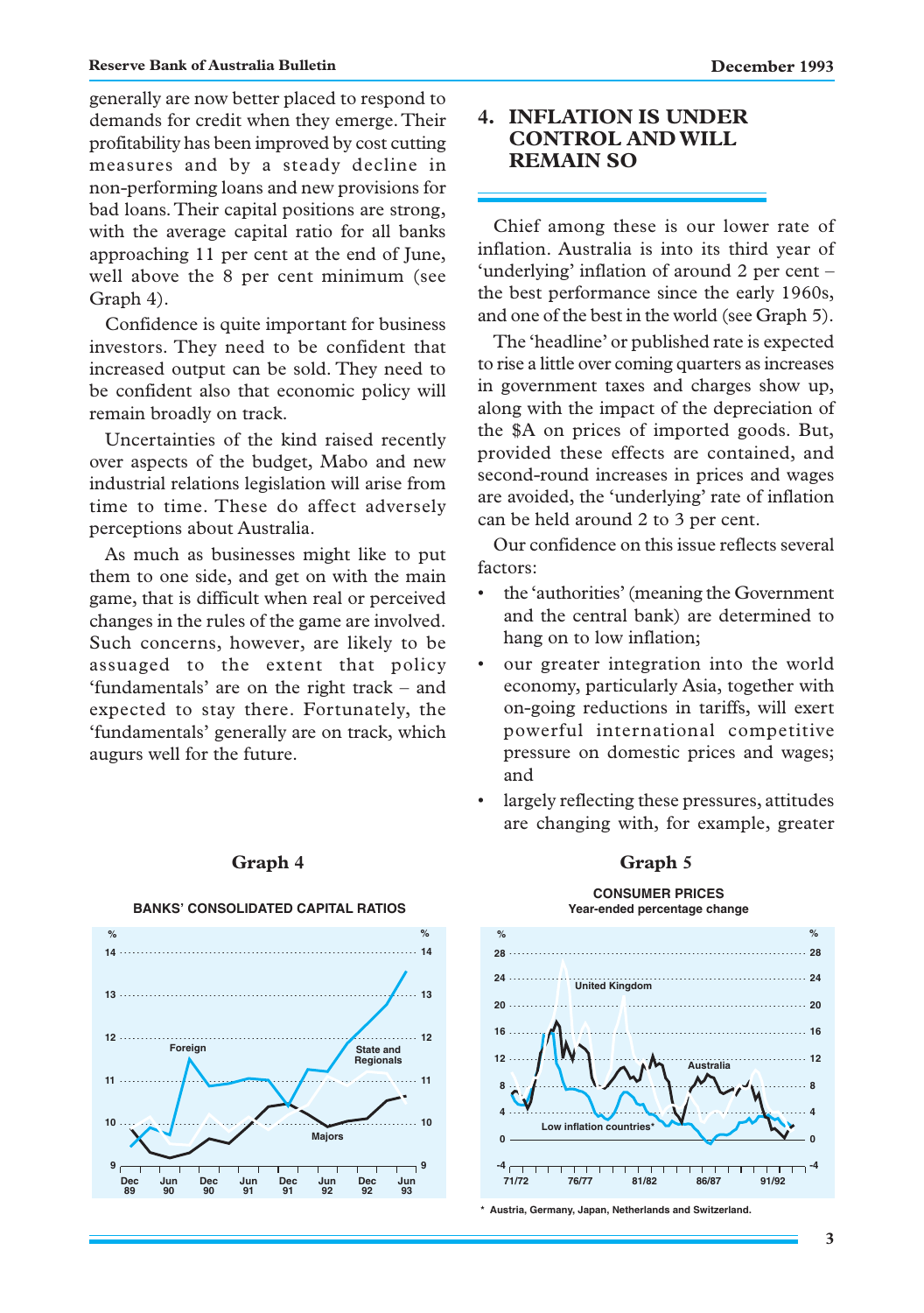emphasis on increases in productivity, and greater acceptance of lower future inflation in price and wage setting behaviour.

Wage increases have been quite moderate now for many years (see Graph 6). This has made an important contribution to lowering inflation. That contribution needs to continue, through even closer linkages to productivity and further attention to freeing up restrictive work and management practices. Rigid positions by one or more parties result in larger job losses in firms having to cut costs to survive than would be necessary if the parties were more flexible.



#### **Graph 6**

As the recovery gathers momentum, there will be a natural desire for workers to share in the better profits. That is a legitimate aspiration, and negotiated increases based around continuing improvements in productivity and workplace flexibility provide a mechanism for both paying higher wages and containing costs.

In this way, growth can be kept going for longer, absorbing more of the unemployed (including the long term unemployed) and generating more wealth. That situation is obviously to be preferred to a reversion to the bitterness and confrontation of the past, which is counterproductive for all – bringing a fall in profits, employment and, ultimately, incomes.

The containment of labour costs and lower industrial disputation reflected in Graph 6 are both well kept secrets, which are counter to many of the stereotypes about Australia. These trends provide a basis for confidence about the future.

### **5. LOW INFLATION HAS MEANT LOWER INTEREST RATES**

The decline in inflation and inflationary expectations over recent years has allowed nominal interest rates to fall to historically low levels (see Graph 7). Since early 1990, short-term interest rates (the ones determined by the authorities) have declined from 18 per cent to under 5 per cent.



In 'real' terms, short and long-term interest rates in Australia are currently in about the middle of the range of OECD countries (see Graph 8).

As well as improving the cash flows of both households and businesses, lower interest rates have led to some portfolio adjustments, with the stock market being the main beneficiary. Share prices have risen by over one-third so far in 1993.

Lower rates of inflation also need to be taken into account when evaluating rates of return and payback benchmarks for investment projects. Some companies appear to be evaluating investment opportunities using criteria more appropriate to the high inflation era of the 1970s and 1980s than the present. In that era, short payback periods, and assets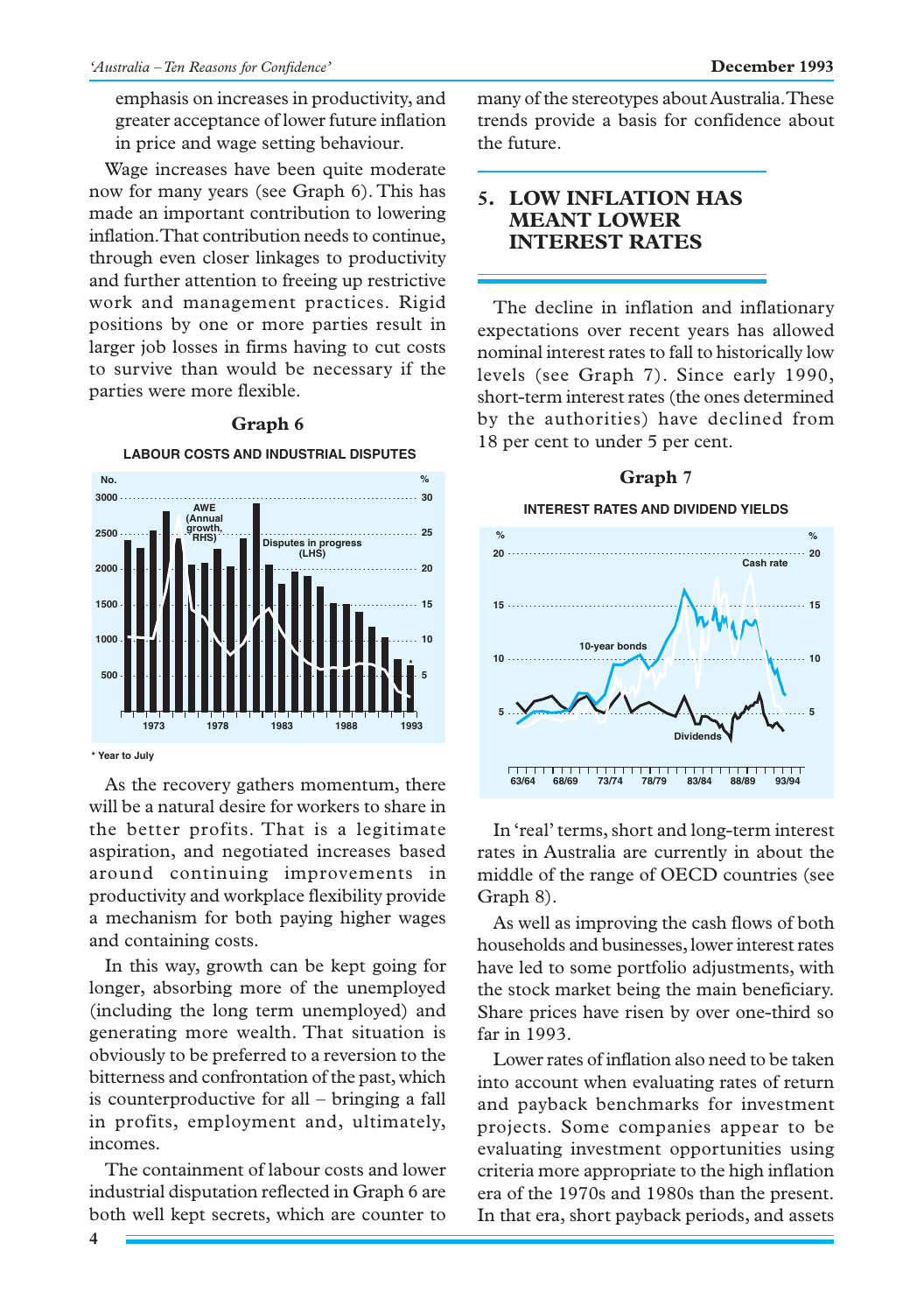#### **Graph 8**

#### **INTERNATIONAL INTEREST RATES Nominal & Real**



whose capital values appreciated quickly (such as property), were the order of the day. Today, longer-term investment in genuinely productive areas is more competitive and we can expect to see more of it as the changed inflation outlook is factored into investment decisions.

#### **6. PRODUCTIVITY IS GROWING**

A sixth reason for being confident about Australia's economic future is that labour productivity is growing again, after pausing in the second half of the 1980s (see Graph 9). Indeed, allowing for strong productivity gains in several areas such as finance and the public sector – where low or zero productivity growth is effectively assumed – the true picture is probably even better than the graph suggests.

This productivity growth is helping to moderate labour costs, and to maintain low



inflation and export competitiveness. Over the longer run, rising productivity means rising standards of living.

Further improvements can be made. I mentioned earlier how genuine enterprise bargaining over work conditions can help to raise private sector productivity. In the government sector too there is scope to use the capital stock more effectively by reducing overmanning and removing monopoly privileges. This is now happening in several areas, including electricity generation, airlines, telecommunications, banking and infrastructure development.

#### **7. GOVERNMENT DEBT IS A LESSER BURDEN THAN IN MANY OTHER COUNTRIES**

It is another well kept secret, but the ratio of government debt to GDP in Australia is one of the lowest in the world (see Graph 10).

Australia's good showing in this graph, which covers all levels of government, owes much to the four successive years of budget surpluses recorded by the Commonwealth Government in the late 1980s. It explains why Australia has had more room than most countries for some fiscal manoeuvering – that is, room to allow, responsibly, the budget deficit to run up in the past couple of years to assist economic recovery.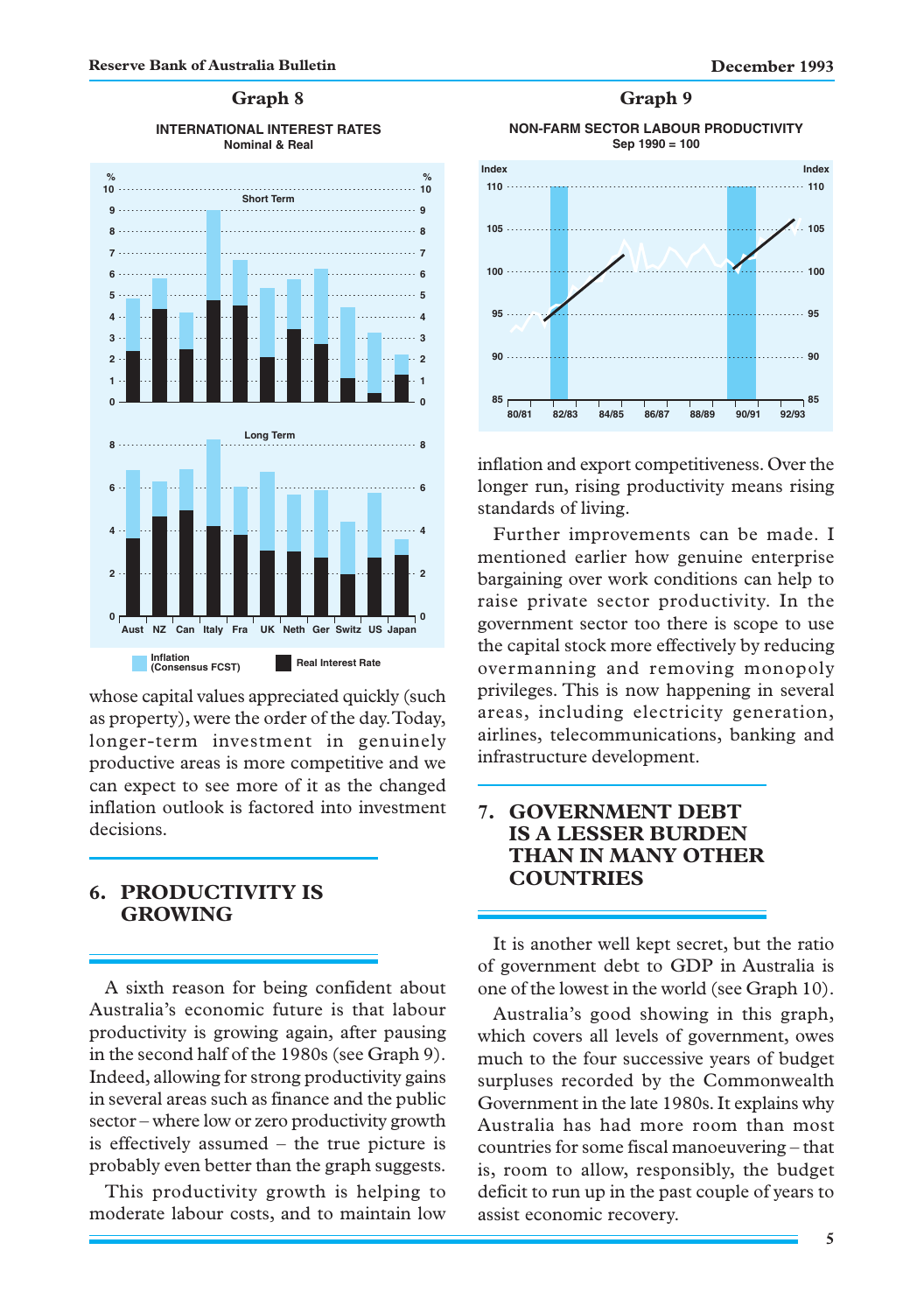#### **Graph 10**

**GENERAL GOVERNMENT GROSS DEBT \* Per cent of GDP; 1992**



**\* Source: OECD Economic Outlook, June 1993, p.141**

The government debt ratio is rising again because of anti-cyclical fiscal measures in Australia (and many other countries). Maintaining our good position requires that budget deficits at all levels of government be wound back as the recovery proceeds.

#### **8. THE BUDGET DEFICIT WILL BE REDUCED**

That is why the passage of the latest Commonwealth budget was very important. That budget provided, for the first time, a package of measures to reduce the deficit over the medium term – from close to 4 per cent



## Graph 11 **Graph 12**

#### of GDP in 1992/93 and 1993/94 to around 1 per cent by 1996/97 (see Graph 11). The specific measures proposed to achieve that result – and, indeed, the appropriateness of the 1 per cent deficit target for 1996/97 and its underlying assumptions – can be debated but few would question the need to substantially wind back the deficit as the economy picks up.

Reducing the budget deficit is the quickest and surest way to achieve a significant improvement in our national savings. This, in turn, will help to reduce our heavy call on foreign savings which has been reflected in large current account deficits and rising foreign debt.

### **9. WE ARE MAKING PROGRESS ON THE CURRENT ACCOUNT DEFICIT**

This is my ninth reason why we should have confidence in Australia's economic future.

In simple terms, the best way for Australia to grow faster and escape the external constraints of large current account deficits and rising foreign debt is through increased exports. Resources are now being shifted to the export sector, encouraged by our proximity to the rapidly growing countries of Asia.

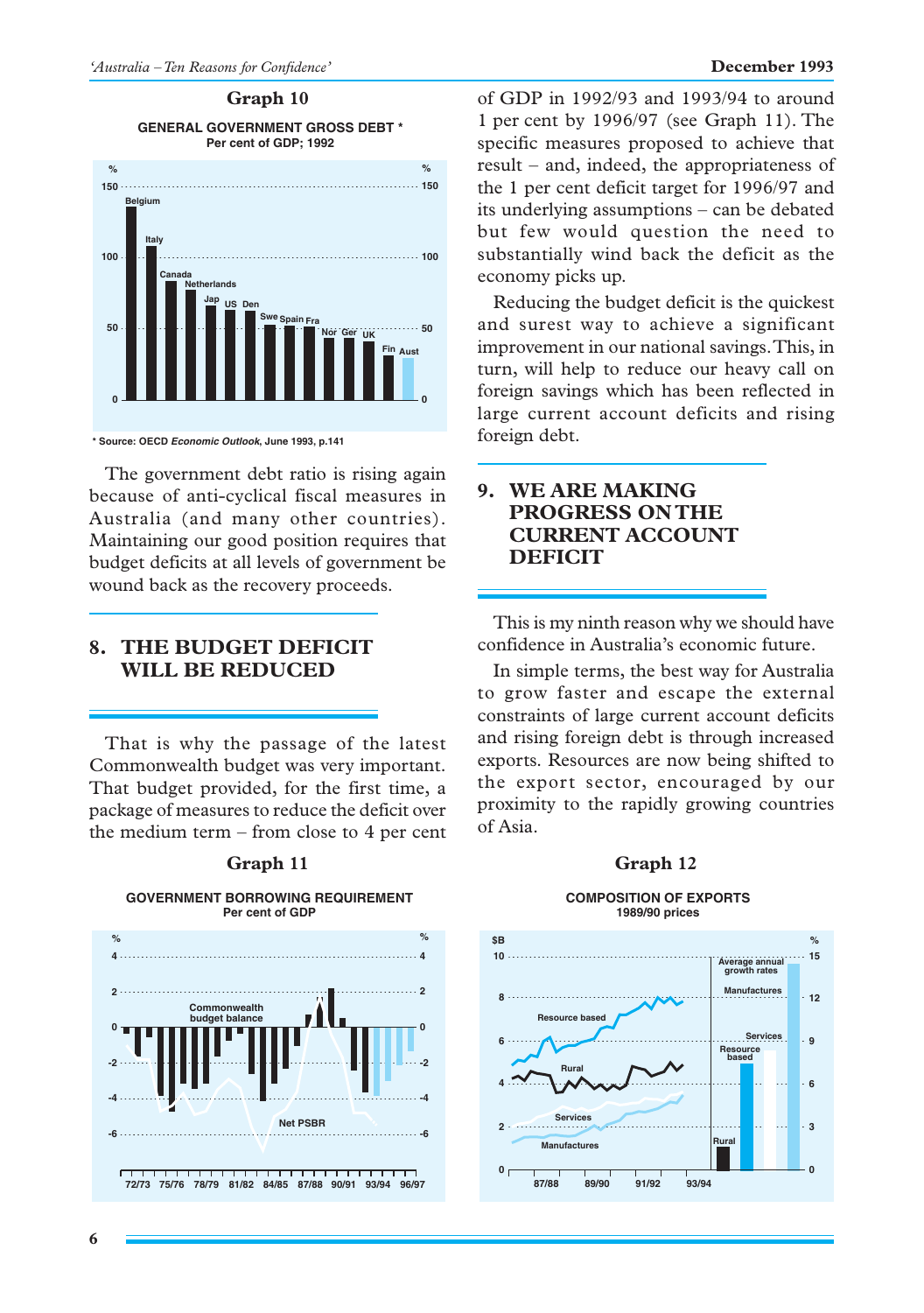The composition of our exports also is changing. Rural and resource based exports still dominate, but exports of elaborately transformed manufactures and services (notably tourism) have grown rapidly in recent years (Graph 12). On conventional measures (which include manufactures that are not elaborately transformed), manufactures comprise a bigger share of exports than rural products.

What is not generally recognised is that these adjustments have been underway for several years and are now having a discernible impact on the current account. The trend improvement in the trade balance since the early 1980s is evident in Graph 13. In trend terms, the current account deficit has stabilised over this period, following the trend increase during the 1970s and early 1980s. These adjustments will need to be pursued to further lower the current account deficit.

The problem with large on-going current account deficits is that they keep adding up our foreign debt. Australia's net foreign debt stands at about 43 per cent of GDP, which is comparable with, for example, Canada and well below that of New Zealand. The private sector accounts for 63 per cent of Australia's foreign debt, with government businesses accounting for another 16 per cent; the general government sector accounts for only a relatively small part (20 per cent).



#### Graph 13 Graph 14

The level of foreign debt does matter but it should be kept in perspective. Debt has to be serviced and we would be vulnerable if, because of shocks of one kind or another, servicing threatened to become an unmanageable burden. It has not in the past. In fact, while foreign debt has continued to accumulate, our ability to service that debt has improved over recent years. Aided mainly by falling interest rates at home and abroad, debt service payments as a proportion of export income have fallen from 21 per cent in 1989/90 to 12 per cent in 1992/93.

#### **10. WE ARE VERY COMPETITIVE INTERNATIONALLY**

This is my tenth reason. That we are now very competitive has to be a major plus for the future. Sustained low inflation and ongoing productivity gains will help to hold the competitive edge conferred by the 20 per cent fall in the exchange rate over the past two years.

In real terms, our exchange rate is low by historical standards (see Graph 14), and the recent gains are unlikely to be frittered away by renewed domestic inflation. Unit labour costs in Australia are 30 to 40 per cent lower, relative to our key trading partners, than they